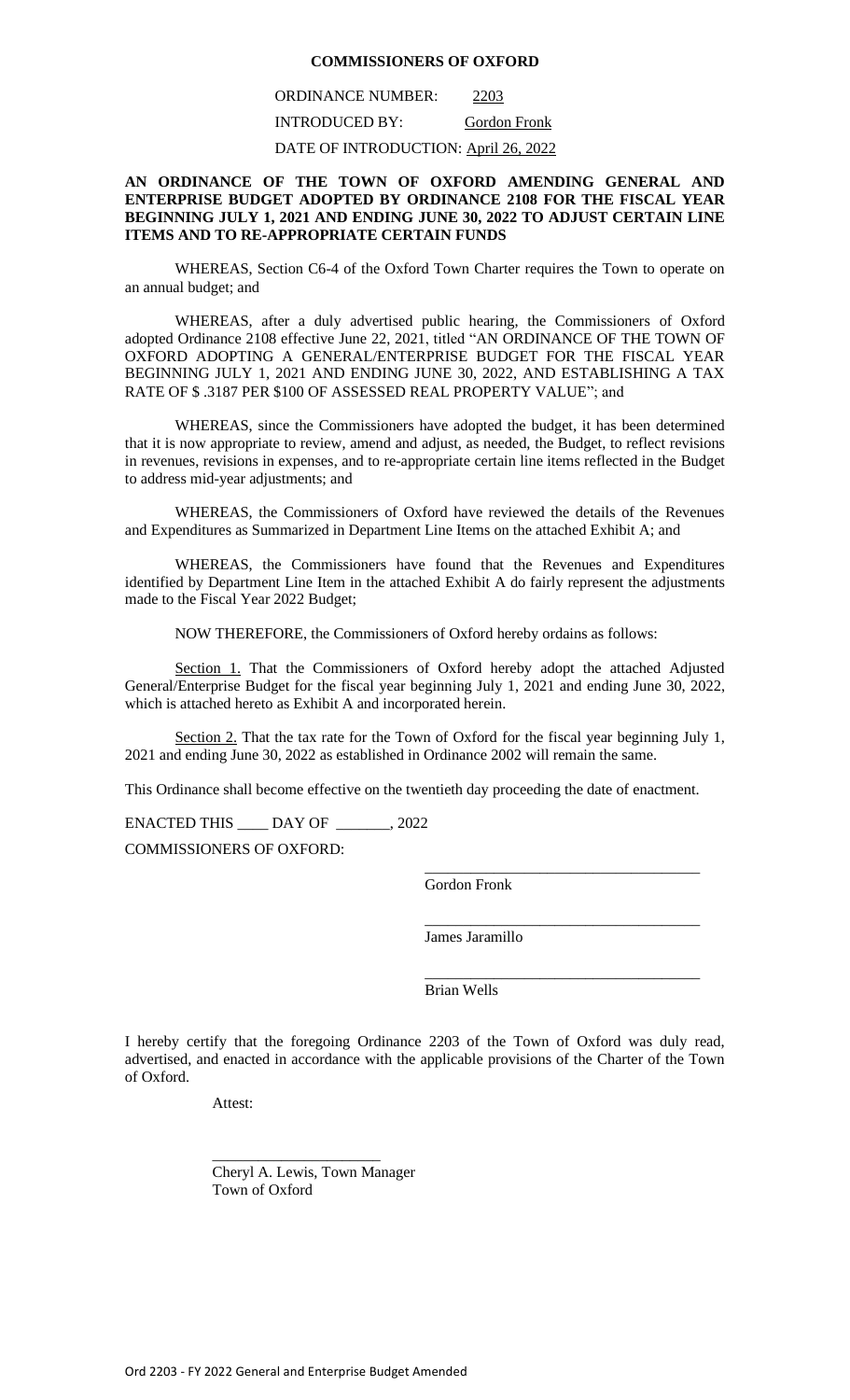#### **TOWN OF OXFORD FY 2022 GENERAL / ENTERPRISE BUDGET AMENDED July 2021 through June 2022**

**Budget Ordinary Income/Expense Income 41000 · Real Property Tax 41100 · Real Estate** 1,041,357.00 **41101 · Real Estate - SMSP Dedicated** -133,500.00 **41150 · Tax Discount** -7,000.00 **41200 · Interest Paid** 3,000.00 **Total 41000 · Real Property Tax** 903,857.00 **42000 · Intergovernmental Revenues 42100 · Accomodations Tax** 62,000.00 **42200 · Amusement Tax** 0.00 **42300 · Local Income Tax** 180,000.00 **42400 · Highway User Revenue** 58,400.00 **42500 · Traders Licenses** 3,000.00 **42600 · Tax Revenues - Other** 439.00 **Total 42000 · Intergovernmental Revenues** 303,839.00 **43000 · Licenses and Permits 43100 · Animal Registration** 0.00 **43300 · Building Permits** 15,000.00 **43400 · Cable Franchise** 4,606.00 **43450 · Port Warden Permits** 2,000.00 **43455 · Long Term Rental Inspections** 0.00 **43460 · Short Term Rental** 1,500.00 **Total 43000 · Licenses and Permits** 23,106.00 **44000 · Revenues from Other Agencies 44100 · Grant - Critical Areas** 1,000.00 **44200 · Grant - SAPPF Police** 10,983.00 **44202 · Grant - MEWS** 0.00 **44300 · Grant - DNR - Public Access** 2,600.00 **44400 · Grant - Misc** 42,600.00 Total 44000 · Revenues from Other Agencies **57,183.00 45000 · Revenues from Properties 45100 · Dock Rentals** 23,900.00 **45200 · Parking Permits** 1,500.00 **45300 · Land/Property Leases** 87,000.00 **45400 · Town House Rental** 3,646.00 **Total 45000 · Revenues from Properties** 116,046.00 **46000 · Miscellaneous Revenues 46200 · Hanks Christmas Tree Fund** 0.00 **· Hanks Christmas Tree Fund** 0.00 **· Hanks Christmas Tree Fund** 0.00 **· 168200 · Hanks Christmas Tree Fund 46225 · Play Ball Dog Park** 0.00 **46250 · Artist Group** 0.00 **46350 · R Gordon Graves Scholarship** 3,000.00 **46400 · Police Fines and Tickets** 1,500.00 **46450 · Police Donations** 0.00 **46500 · Reimbursed Appeals Expense** 0.00 **46700 · Reimbursed Expenses - Other** 0.00 **46900 · Misc Revenues - Other** 1,000.00 **46950 · Interest Income** 3,500.00 **46000 · Miscellaneous Revenues - Other** 0.00 **Total 46000 · Miscellaneous Revenues** 9,000.00 **47000 · Enterprise Services 47100 · Water Service 47110 · Water Service Charge** 339,990.00 **47130 · Connection Fees** 4,000.00 **Total 47100 · Water Service** 343,990.00 **47500 · Wastewater Services 47510 · Wastewater Service Charge** 494,400.00 **Total 47500 · Wastewater Services** 494,400.00 **47700 · Stormwater/Shoreline SMSP 47710 · Real Property Tax SMSP** 133,500.00 **47720 · Stormwater General Contribution** 0.00 **Total 47700 · Stormwater/Shoreline SMSP** 133,500.00 **47900 · Enterprise Services Other 47910 · Interest - Water** 100.00<br>**47920 · Interest - Sewer** 50.00 **47920 · Interest - Sewer** 50.00 **47930 · Plumbing Permits** 1,100.00 **47940 · Tower Rental** 0.00 Total 47900 · Enterprise Services Other **1,250.00 Total 47000 · Enterprise Services** 973,140.00 **48000 · Bay Restoration Fund** 35,500.00 **Total Income** 2,421,671.00 **Gross Profit** 2,421,671.00 **Expense 50000 · Legislation 50100 · Commissioners Salary** 6,000.00 **50200 · Commissioners Training/Expenses** 4,500.00 **50300 · Election Advertising Expenses** 2,000.00 **50400 · Election Salaries** 500.00 **Total 50000 · Legislation** 13,000.00 **51000 · Financial Administration 51050 · Accounting & Auditing** 13,550.00 **51100 · Administrative Salaries** 150,000.00 **51101 · Advertising 51150 · General Advertising 51150 · General Advertising 51151 · Appeals Board 51151 · Appeals Board 51151 · Appeals Board 51154 · Planning Commission 6.000.00<br><b>51151 · Planning Commission 51154 · Port Total 51101 · Advertising** 4,700.00 **51200 · Computer Main & Repair** 3,000.00 **51220 · Communications** 0.00 **51250 · Copier Services Main & Supplies** 3,600.00 **51300 · Education and Training**  $\frac{1}{2,500.00}$  **<b>2**,500.00<br>**51350 · Electricity** 13,000.00 **51350 · Electricity** 13,000.00 **51450 · Legal Fees** 30,000.00 **51451 · Telephone** 7,500.00 **51452 · Internet** 1,000.00 **51453 · Website** 0.00 **51500 · Memberships & Dues** 5,000.00 **51550 · Office Supplies & Expenses** 7,000.00<br> **51550 · Office Supplies & Expenses** 3,200.00<br> **51650 · Planning & Zoning Admin** 10,000.00 **51600 · Postage** 3,200.00 **51650 · Planning & Zoning Admin** 10,000.00 **51700 · Miscellaneous - Financial Admin** 300.00 **86000 · Administration Capital** 1,800.00 **Total 51000 · Financial Administration** 256,150.00

**52000 · Government Properties**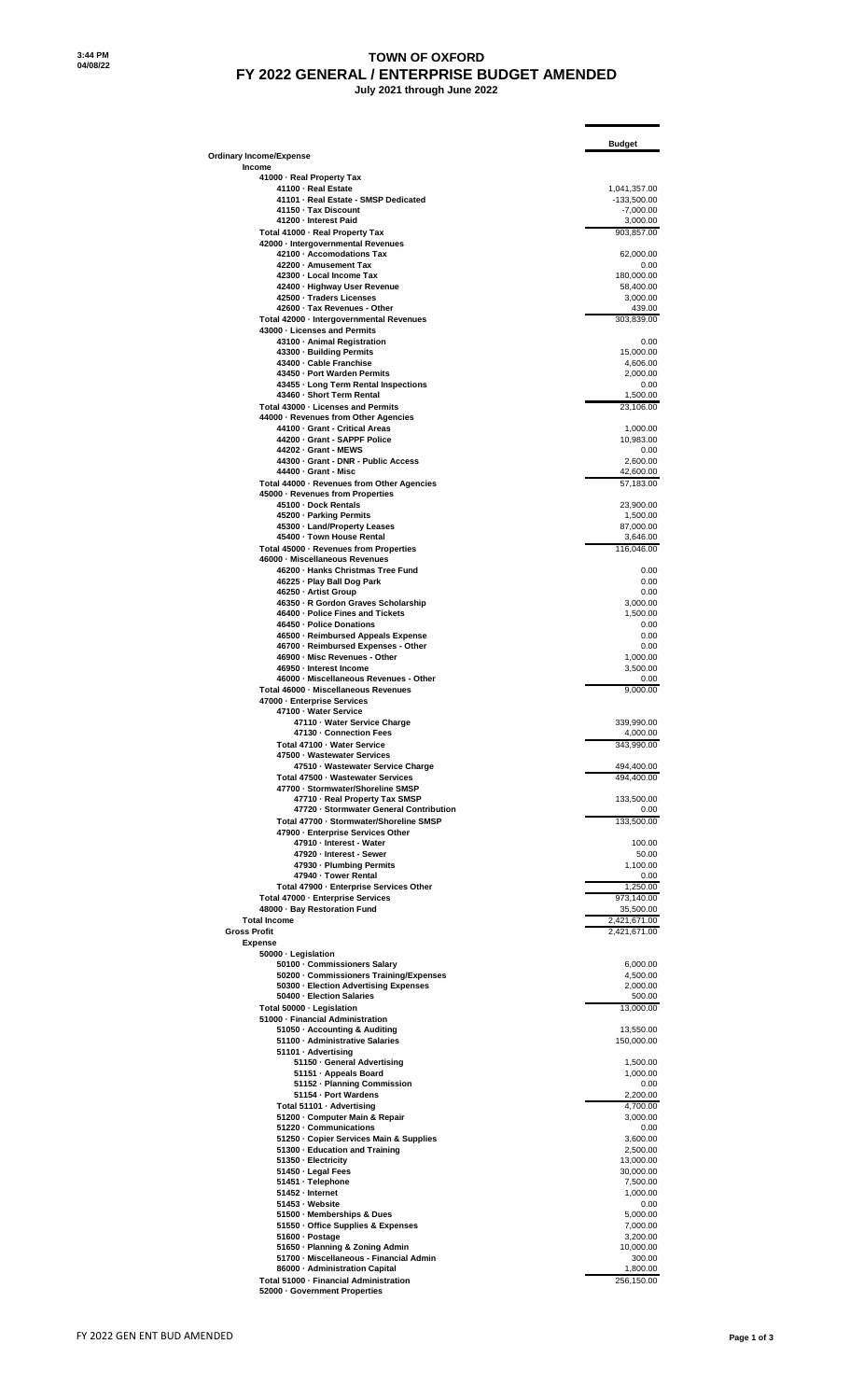## **TOWN OF OXFORD FY 2022 GENERAL / ENTERPRISE BUDGET AMENDED**

 **July 2021 through June 2022**

|                                                                                          | <b>Budget</b>            |
|------------------------------------------------------------------------------------------|--------------------------|
| 52100 - Municipal Bldg Main and Repair<br>52110 · Bldg Main and Repair Salaries          | 3,500.00                 |
| 52100 - Municipal Bldg Main and Repair - Other                                           | 16,000.00                |
| Total 52100 - Municipal Bldg Main and Repair<br>52200 - Town Houses Main and Repair      | 19,500.00                |
| 52220 · Town House Electric #B                                                           | 500.00                   |
| 52200 · Town Houses Main and Repair - Other<br>Total 52200 - Town Houses Main and Repair | 5,000.00<br>5,500.00     |
| 52300 · Customs House Main & Repair                                                      | 1,000.00                 |
| 52400 - MEWS                                                                             | 2,500.00                 |
| 83000 - Municipal Building Capital<br>Total 52000 - Government Properties                | 5,000.00<br>33,500.00    |
| 52500 · General Government Other                                                         |                          |
| 52510 - Historic Distric Commission<br>52520 - Planning Commission                       | 0.00<br>0.00             |
| 52530 - Port Wardens                                                                     | 10,000.00                |
| 52540 · Appeals Board                                                                    | 500.00                   |
| 52555 - Community Center In Kind<br>52556 · DHCD Mini/Facade                             | 0.00<br>10,000.00        |
| 52560 - Contributions                                                                    |                          |
| 52561 - Community Center<br>52562 · Hanks Christmas Trees                                | 10,000.00<br>1,000.00    |
| 52563 - Talbot County Arts Council                                                       | 1,000.00                 |
| 52564 · Oxford Dav                                                                       | 1,000.00                 |
| 52565 - Oxford Museum<br>52566 - Oxford Library                                          | 3.000.00<br>500.00       |
| 52567 - R Gordon Graves                                                                  | 1,200.00                 |
| 52569 - Miscellaneous Contributions                                                      | 5,000.00                 |
| 55520 - Fireworks<br>Total 52560 - Contributions                                         | 10,000.00<br>32,700.00   |
| 52570 · Oxford Business Association                                                      | 18,600.00                |
| Total 52500 - General Government Other                                                   | 71,800.00                |
| 52600 Government Shared Expenses<br>52610 · Insurance - General                          | 32,000.00                |
| 52620 · Insurance - Property/Flood                                                       | 4,400.00                 |
| 52630 · Workmens Comp<br>52640 · Unemployment                                            | 24,000.00<br>200.00      |
| 52655 - Employee Benefits                                                                |                          |
| 52656 - Employee Billing Assistance                                                      | 0.00                     |
| 52655 · Employee Benefits - Other<br>Total 52655 - Employee Benefits                     | 240,000.00<br>240,000.00 |
| 52660 · Payroll Expenses                                                                 | 65,700.00                |
| Total 52600 - Government Shared Expenses                                                 | 366,300.00               |
| 53000 - Public Safety<br>53100 - Police Department                                       |                          |
| 53150 - Police Salaries                                                                  | 176,000.00               |
| 53175 - Park Patrol                                                                      | 0.00                     |
| 53200 · Uniforms & Equipment<br>53225 - Legal Fees                                       | 5,000.00<br>0.00         |
| 53300 · Vehicle Expenses                                                                 | 10,000.00                |
| 53400 · Education and Training                                                           | 3,000.00                 |
| 53500 - Telephone and Internet<br>53600 · Office Supplies                                | 3,000.00<br>2,000.00     |
| 84000 - Police Capital                                                                   | 54,000.00                |
| Total 53100 - Police Department<br>53700 - Fire Department                               | 253,000.00               |
| 53800 · Grant to Oxford Fire Department                                                  | 20,000.00                |
| 53900 · Workmens Comp Oxford Fire Dept                                                   | 10,000.00                |
| Total 53700 - Fire Department<br>53000 - Public Safety - Other                           | 30,000.00<br>0.00        |
| Total 53000 - Public Safety                                                              | 283,000.00               |
| 54000 - Public Works                                                                     |                          |
| 54100 · Operational Cost<br>54110 · Shop - Salaries                                      | 65,000.00                |
| 54130 · Shop - Telephone and Internet                                                    | 11,300.00                |
| 54140 · Shop - Uniforms<br>54150 · Shop - Utilities                                      | 19,000.00<br>0.00        |
| 54160 · Shop - Main and Repair                                                           | 5,000.00                 |
| 54165 · Shop - Miscellaneous                                                             | 2,700.00                 |
| 54170 · Education and Training<br>54180 · Vehicle Operations                             | 2,000.00<br>19,000.00    |
| 54190 · Vehicle Main and Repairs                                                         | 23,000.00                |
| 85000 - Public Works Capital                                                             | 65,000.00                |
| Total 54100 · Operational Cost<br>54200 · Roads Department                               | 212,000.00               |
| 54210 · Streets - Salaries                                                               | 35,000.00                |
| 54220 · Streets - Main/Repairs                                                           | 16,000.00                |
| 54230 · Streets - Lighting<br>54240 · Streets - Repaving                                 | 40,000.00<br>200,000.00  |
| 54250 · Snow Removal                                                                     | 1,400.00                 |
| Total 54200 - Roads Department                                                           | 292,400.00               |
| 54300 - Trash Collection<br>54310 - Trash Collection Salaries                            | 30,000.00                |
| 54320 · Trash Collection Other Expenses                                                  | 0.00                     |
| 54330 · Trash Pick up - Contractors<br>Total 54300 · Trash Collection                    | 75,000.00                |
| 54400 · Miscellaneous Public Works                                                       | 105,000.00               |
| 54410 - Mosquito Control                                                                 | 1,200.00                 |
| 54420 · Weed and Pest Control                                                            | 500.00                   |
| 54430 - Sidewalk Repair<br>86500 - From Sidewalk Fund Capital                            | 0.00<br>0.00             |
| Total 54400 - Miscellaneous Public Works                                                 | 1,700.00                 |
| Total 54000 · Public Works                                                               | 611,100.00               |
| 55000 · Parks and Recreation<br>55100 · Parks/Mowing - Salaries                          | 55,000.00                |
| 55200 · Parks/Mowing - Main & Repair                                                     | 5,000.00                 |
| 55300 · Parks and Recreation Electric                                                    | 3,000.00                 |
| 55400 · Docks/Shoreline - Main & Repair<br>55500 · Parks & Recreation Expenses           | 5,000.00<br>33,000.00    |
| 55600 · Parks and Recreation Committee                                                   | 150.00                   |
| 87000 · Parks Capital                                                                    | 0.00                     |
| 89000 - Docks Capital<br>55000 · Parks and Recreation - Other                            | 0.00<br>0.00             |
| Total 55000 - Parks and Recreation                                                       | 101,150.00               |
| 57000 - Enterprise Fund Expenditiures                                                    |                          |